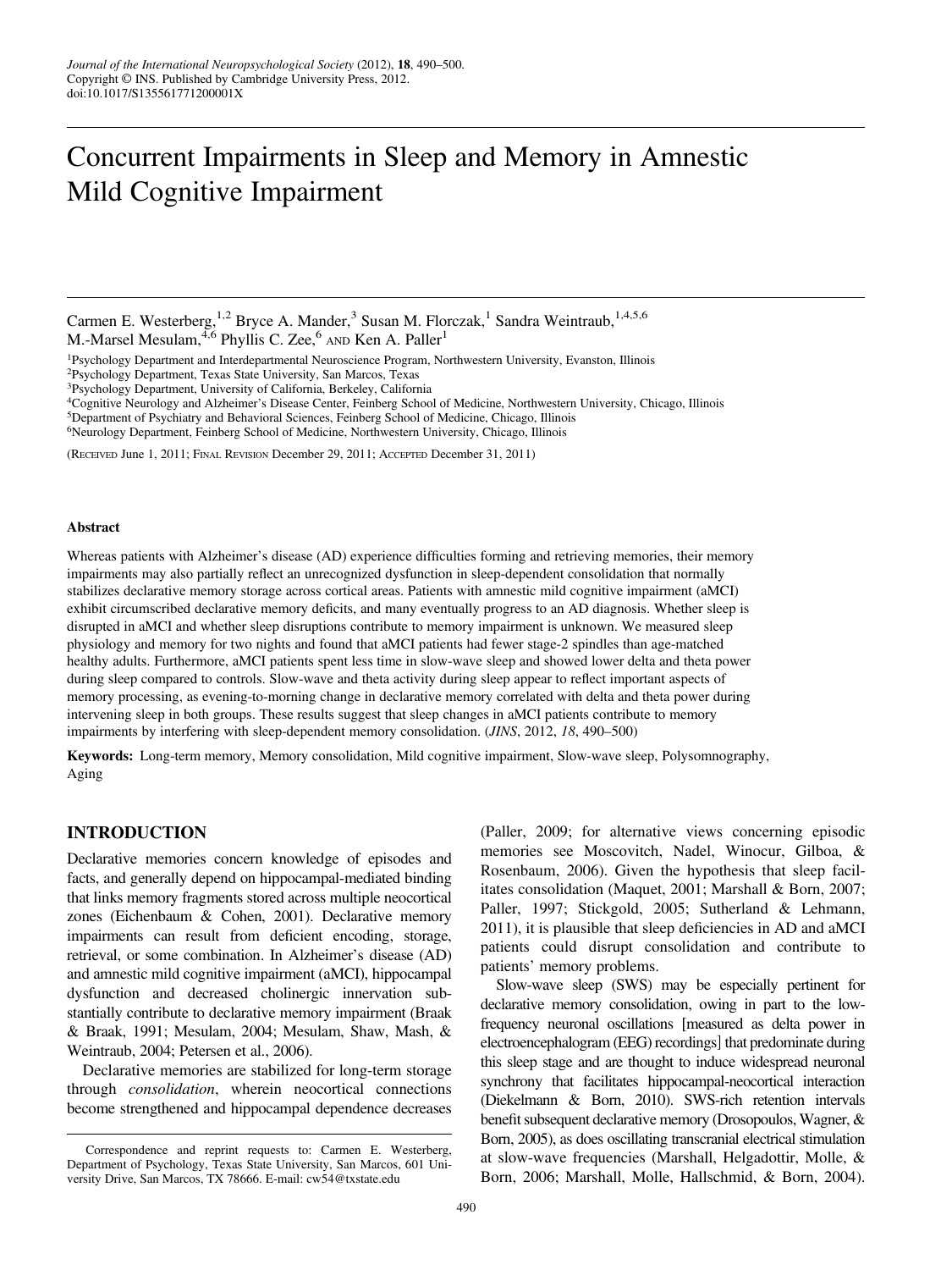Coherence between hippocampal and neocortical networks increases during SWS (Ji & Wilson, 2007; Sirota, Csicsvari, Buhl, & Buzsaki, 2003), and neuroimaging studies reveal relationships between brain activity during SWS and declarative memory (Chee & Chuah, 2008). Furthermore, observations of EEG power in the delta band during sleep are related to declarative memory assessed before sleep (Bodizs, Bekesy, Szucs, Barsi, & Halasz, 2001; Goder et al., 2006). Notably, during SWS, reactivation of some recently encoded memories is thought to take place, as SWS hippocampal firing patterns parallel those present during waking (Pavlides & Winson, 1989; Wilson & McNaughton, 1994), and reactivating recently learned memories via external cues during SWS benefits declarative memory (Rasch, Buchel, Gais, & Born, 2007; Rudoy, Voss, Westerberg, & Paller, 2009).

Declarative memory consolidation may nonetheless depend on sleep mechanisms beyond slow-wave activity. Other results implicate spindle activity (Clemens, Fabo, & Halasz, 2005; Schabus et al., 2004) and theta power that predominates during rapid-eye-movement (REM) sleep (Fogel, Smith, & Cote, 2007; Nishida, Pearsall, Buckner, & Walker, 2009). Also, fluctuating levels of acetylcholine across non-REM and REM sleep may mediate hippocampal-neocortical information exchange and synaptic plasticity (Power, 2004).

Alzheimer's pathology interferes with sleep physiology. Sleep abnormalities typically observed in AD patients include reductions in sleep efficiency, spindle activity, SWS, and REM, along with an increased arousal index (Bliwise, 1993; McCurry & Ancoli-Israel, 2003; Rauchs et al., 2008). Patients with aMCI express subjective sleep complaints (Beaulieu-Bonneau & Hudon, 2009), and in a recent study, such complaints were found to correlate with later memory (Westerberg et al., 2010). However, the extent to which objective neurophysiological sleep parameters are altered in aMCI patients is unknown.

To determine whether sleep physiology is deficient in aMCI and if the degree of these deficiencies is related to

| ------                                                     |                               |                                                                                                                                                                          |
|------------------------------------------------------------|-------------------------------|--------------------------------------------------------------------------------------------------------------------------------------------------------------------------|
| 3 hours prior to                                           | PSG set-up                    |                                                                                                                                                                          |
| typical bed time<br>1.5 hours prior to<br>typical bed time | Evening memory testing-       | 1. Object priming study<br>2. Word-pair recall study<br>3. Word-pair recall test (x2)<br>4. Fact recognition study<br>5. Fact recognition test<br>6. Object priming test |
| 30 min prior to<br>typical bed time                        | <b>Final PSG preparations</b> |                                                                                                                                                                          |
| typical bed time                                           | Lights out                    |                                                                                                                                                                          |
|                                                            | Uninterrupted sleep           |                                                                                                                                                                          |
| <b>Morning:</b>                                            |                               |                                                                                                                                                                          |
| typical wake time                                          | Clean-up and breakfast        |                                                                                                                                                                          |
|                                                            |                               | Ohject priming test                                                                                                                                                      |

Fig. 1. Timeline of events for each of the polysomnographic recording nights.

Morning memory testing

degree of declarative memory impairment, we examined memory/sleep relationships in aMCI patients and age- and education-matched cognitively healthy older adults (Table 1). Polysomnographic (PSG) data were acquired during two experimental nights, with memory testing before and after sleep each night (Figure 1). Memory tests included two declarative memory tests (word-pair recall, fact recognition) and a nondeclarative memory test (object priming).

## METHOD

Evening

1 hour

typical wake time

This study was approved by the Northwestern University Institutional Review Board. We complied with ethical standards of the Declaration of Helsinki.

## Participants

Eighteen cognitively healthy older adults and 10 aMCI patients recruited from the Northwestern Alzheimer's Disease Center participated in exchange for monetary compensation.

Table 1. Neuropsychological testing results for the two groups (with SE in parentheses)

|                                                                    | Maximum score | Controls $(n = 16)$ | aMCI patients $(n = 8)$ |
|--------------------------------------------------------------------|---------------|---------------------|-------------------------|
| Mini Mental State Examination (Folstein, Folstein, & McHugh, 1975) | 30            | 28.4(0.4)           | 27.3(0.6)               |
| CERAD category fluency (Morris et al., 1989)                       | none          | 22.5(1.3)           | 19.8(2.0)               |
| Boston Naming Test (Kaplan, Goodglass, & Weintraub, 1983)          | 30            | 29.3(0.4)           | 27.0(1.0)               |
| *Trail Making A (Reitan, 1992)                                     | 150s          | 27.5(2.6)           | 47.6(5.0)               |
| Trail Making B (Reitan, 1992)                                      | 300 s         | 72.9(10.4)          | 121.8(28.1)             |
| WMS-R digit span-forward (Wechsler, 1987)                          | 12            | 7.6(0.5)            | 7.0(0.9)                |
| WMS-R digit span-backward (Wechsler, 1987)                         | 12            | 6.3(0.3)            | 4.8(1.4)                |
| WAIS-R digit symbol (Wechsler, 1987)                               | 93            | 47.0(2.0)           | 39.4(4.5)               |
| *WMS-R logical memory Story A I (Wechsler, 1987)                   | 25            | 14.6(1.0)           | 9.9(1.4)                |
| *WMS-R logical memory Story A II (Wechsler, 1987)                  | 25            | 14.0(1.2)           | 7.9(1.6)                |
| *RAVLT immediate memory (Rey, 1970)                                | 15            | 10.2(1.0)           | 5.9(1.3)                |
| *RAVLT delayed memory (Rey, 1970)                                  | 15            | 9.8(1.1)            | 4.9(1.2)                |
| *RAVLT recognition (Rey, 1970)                                     | 30            | 28.1(0.5)           | 24.6(1.2)               |

 $Note. CERAD = Consortium$  to Establish a Registry for Alzheimer's Disease; WAIS-R = Wechsler Adult Intelligence Scale-Revised; WMS-R = Wechsler Memory Scale-Revised; RAVLT = Rey Auditory Verbal Learning Test; aMCI = amnestic mild cognitive impairment.  $* = aMCI$  patients significantly worse than controls  $[t(23), p < .05]$ .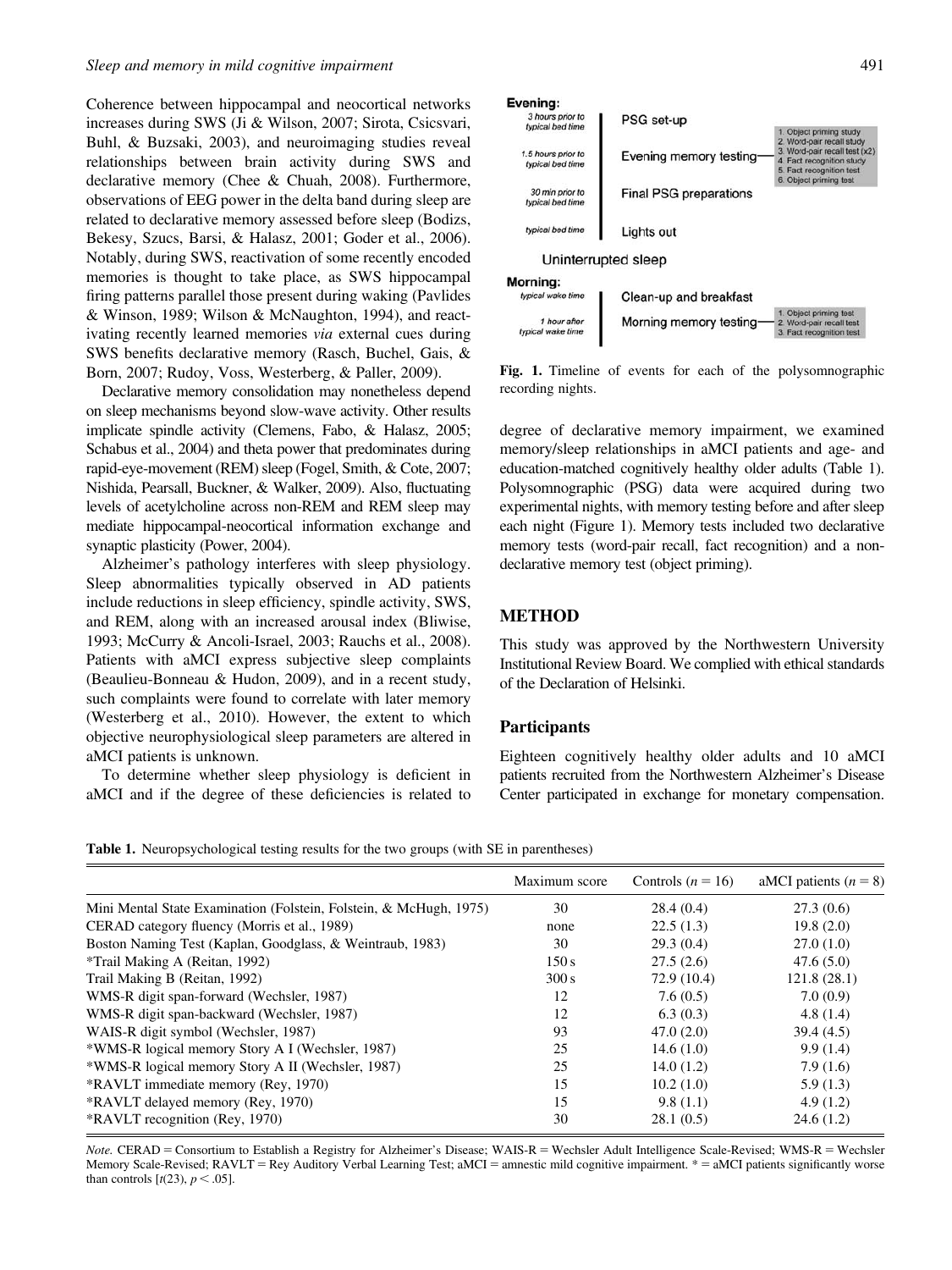Data from 1 control participant were excluded due to previously undetected sleep apnea, and 1 control and 2 patients elected not to complete the full protocol, resulting in a final group of 16 controls (3 male) and 8 aMCI patients (1 male). Mean age and years of education were matched across control and aMCI groups [age: 72.7  $(63.2–79.1; SD = 5.1)$  and 75.6 years  $(62.3-82.8; SD = 7.2)$ , respectively,  $p > .3$ ; education: 15.6  $(12–20; SD = 2.5)$  and 14.5 years  $(10–18; SD = 3.0)$ , respectively,  $p > .3$ ].

Participants were clinically evaluated and given a neuropsychological assessment (Table 1). Diagnosis of aMCI followed current guidelines (Petersen, 2004), and reflected scores of 1.5 or more standard deviations below the mean for individuals of comparable age, gender, and education level in one or more cognitive domains including declarative memory, no impairments in daily living activities as assessed with the Functional Assessment Questionnaire (Pfeffer, Kurosaki, Harrah, Chance & Filos, 1982) and the Informant Questionnaire on Cognitive Decline in the Elderly (Jorm, 1994), and failure to reach clinical criteria for dementia. No aMCI patients were taking acetylcholinesterase inhibitors. Exclusion criteria included history of central nervous system disease, major psychiatric disorder, alcohol or substance abuse, serious medical illness (thyroid disorder, renal, hepatic, cardiac, or pulmonary insufficiency, unstable diabetes, uncontrolled hypertension, cancer), chronic use of psychoactive or hypnotic medications, and one or more sleep disorders (uncontrolled sleep apnea, restless leg syndrome, narcolepsy). Three of the 16 controls were not given a full clinical evaluation but had no memory complaints and did not meet any exclusion criteria.

## General Procedure

During a preliminary interview, experimental procedures were explained, written consent was obtained, and questionnaires regarding recent sleep habits, sleep quality, and daytime sleepiness were administered (Buysse, Reynolds, Monk, Berman, & Kupfer, 1989; Johns, 1991). No significant group differences were found [sleep habits/quality:  $p > .6$ ; daytime sleepiness:  $p > .4$ ].

At home, participants wore an activity sensor, recorded bed and wake times, and completed questionnaires regarding sleep quality (Akerstedt, Hume, Minors, & Waterhouse, 1994) for 1 week. These data verified that participants adhered to a regular sleep schedule.

Participants spent two experimental nights at the Clinical Research Unit of Northwestern Memorial Hospital. On average, 11 days intervened between the two nights (range: 7–14 days). Participants also underwent an adaptation night that directly preceded the first experimental night. During the adaptation night, participants were familiarized with procedures and screened for sleep disorders. Data from the adaptation night were not included in any analyses reported here. Each night, the experimental procedures were identical, with the exception that specific stimuli tested were different each night. Preparation for PSG began 3 hrs before regular bedtime. Approximately 1.5 hrs before bedtime, participants completed the Positive and Negative Affectivity Scale (PANAS; Watson, Clark, & Tellegen, 1988), answered the question ''How awake do you feel right now?" on a 1–5 scale (1 = very sleepy,  $5 =$  wide awake), and then completed the memory tests. PANAS responses and answers to the sleepiness question did not predict memory, nor were group differences present in these two measures ( $p$  values > .1). Lights were turned off according to typical bedtimes for each participant, and participants were allowed to sleep uninterrupted until they woke up for the day on their own or until their typical wake-up time, whichever came first. After waking, participants were given 1 hr to clean up and eat breakfast. Participants then completed a subjective sleep questionnaire, the PANAS, and three memory tests.

## Memory Tests

Two declarative memory tests and one nondeclarative memory test were administered in the same order each night. Different sets of stimuli were introduced each night. Each morning, the three memory tests were administered again (without additional encoding), in the same order each morning (Figure 1). Memory scores were computed for each evening and each morning test, and were submitted to across-group comparisons. Change scores for the two declarative memory tests were computed by subtracting each evening score from the corresponding morning score. For the nondeclarative test, evening priming scores were subtracted from morning priming scores. Change scores were then correlated with sleep measures.

## Word-pair recall

At encoding, participants studied 44 related word pairs (e.g., story-article), adapted from previous investigations of sleep and memory (Marshall et al., 2004, 2006; Plihal & Born, 1997). Words were presented centrally on a computer screen, one above the other, at a rate of one pair every 4 s. Participants were told to memorize each pair. Next, they completed math problems for 1 min, to minimize word rehearsal. Then, the first word of each pair was presented for 4 s and participants were asked to say the other member of the pair aloud. After 4 s, a tone sounded and the correct answer appeared directly below the first word, and both remained for 4 s. After the last pair, participants completed math problems for 1 min and then took the same test again, to ensure robust learning of the word pairs. Only scores from the second test were used to compute evening memory scores. In the morning, the test was given once more using the same format. Each time the test was given, the same word pairs were presented in a different random order except that the first two and last two pairs studied during encoding were always the first and last two tested, respectively (these trials were excluded from analyses to minimize serial position effects).

## Fact recognition

At encoding, participants viewed a set of monochrome facial images (six male, five female). Each face was presented for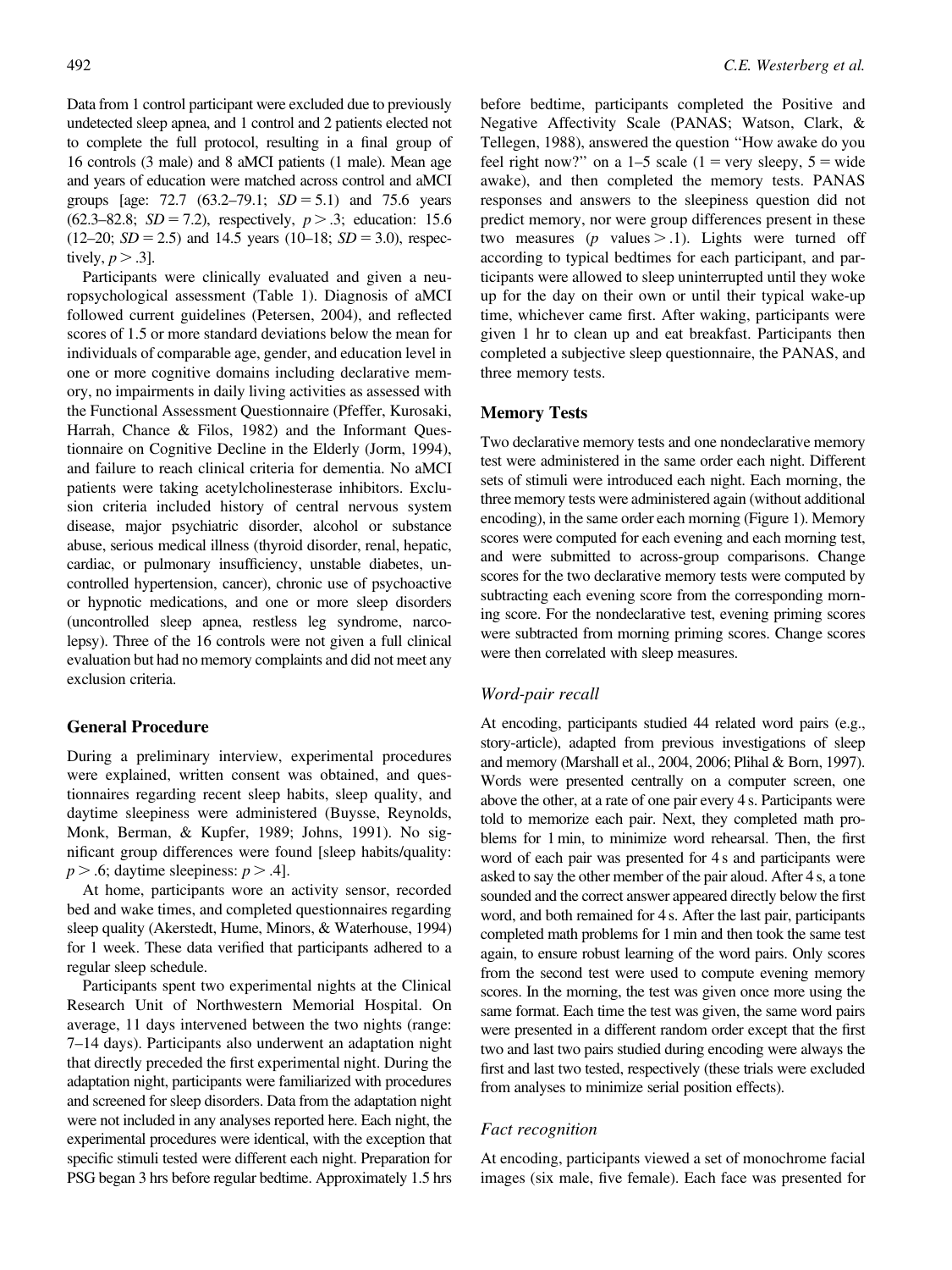15 s above four biographical facts (e.g., Christine/was homeless/won the state lottery/bought a health food store) meant to simulate meeting each person. The first fact was always a name. Then, the screen showed a 5-point rating scale, and participants rated the emotionality of the description (1 = very emotional,  $5 =$  not emotional) to ensure they were encoding the descriptions. After 11 encoding trials, participants solved math problems for 1 min. Then, 10 test trials began using all the studied stimuli except the first studied face and associated facts. On the first trial, 1 face appeared on the left and 10 names on the right. Participants were asked to press the number corresponding to the correct name. If they did not know the correct name, they were asked to guess. After a button was pressed, a list of 10 facts appeared on the right, and participants attempted to press the number corresponding to the correct fact. This procedure continued for the final two facts, and then a new face appeared on the left side and the testing process repeated for the remaining nine faces. Following the evening test, each face and associated facts were presented for 15 s each, providing an additional learning opportunity. No additional testing was completed in the evening. The morning test was otherwise identical to the evening test. Across the evening and morning tests, faces, and facts appeared in a different random order. Within each test, the facts were presented in the same order for each of the 10 trials.

#### Object priming

At encoding, participants viewed 30 color pictures of common objects for 4 s each. Participants were asked to say aloud the name of each object as soon as it appeared. Immediately following each object presentation, a rating scale appeared and participants were asked to rate how much they liked each object (1 = like very much,  $4$  = dislike very much). Participants were not informed that memory for these objects would be subsequently tested, nor were they informed when tested that any previously seen objects would be used. At test, the same 30 objects were randomly intermixed with 30 new objects, each flashed for 102 ms followed by a mask for 102 ms. Participants pressed ''b'' if they recognized the identity of the object and ''n'' if not, and if they pressed ''b'' they named the object aloud as quickly and accurately as possible. A ''b'' press was only counted as correct if the spoken object name was accurate. The morning test was the same except there was a different set of 30 new objects and a different random order. The percent of new objects correctly recognized was subtracted from the percent of old objects correctly recognized to obtain a priming score for each test.

## PSG recording and analyses

Sleep EEG was measured using electrodes placed at eight sites from the 10-20 system (C3, C4, O1, O2, F3, F4, P3, and P4), referenced to average mastoids, along with electrooculogram, chin electromyogram, and electrocardiogram channels. For three aMCI patients and two controls, electrodes were placed only at C3, C4, O1, and O2 due to recording

limitations. On the adaptation night, nasal/oral airflow, abdominal and chest respiration, pulse oximetry, and leg electromyogram were also monitored. Signals were sampled at 200 Hz (Neurofax EEG-1100, Nihon Khoden) and amplified using a 0.27- to 70-Hz bandpass filter. Sleep staging was accomplished using standard criteria (Iber, Ancoli-Israel, Chesson, & Quan, 2007).

EEG spectral analyses were conducted following artifact removal based on visual inspection. Fast Fourier transform was applied using a Hanning function and 4-s intervals with 50% overlap, yielding a frequency resolution of 0.25 Hz. Estimates were averaged for 30-s epochs aligned with sleep stages and absolute power computed for delta (0.5–4.5 Hz), theta (4.5–8.5 Hz), alpha (8.5–12.5 Hz), and sigma (12.5– 15.5 Hz) frequency bands. Reported EEG power values were averaged across the four electrode locations recorded in all participants unless otherwise stated.

Sleep spindles in the frequency range from 12.5–15.5 Hz were detected automatically at each electrode (amplitude >  $12 \mu V$ ; duration 0.5–3.0 s). Fast  $(13–15 \text{ Hz})$  and slow (11–13 Hz) spindles were also detected with the same criteria. Scoring, artifact rejection, spectral analyses, and spindle detection were completed with Prana software (Phitools).

# RESULTS

## Memory Dysfunction in aMCI

For each test type, performance was averaged across the two evening sessions to yield an evening memory score, as preliminary analyses indicated no significant differences between night 1 and night 2 evening scores. Likewise, performance was averaged across the two morning sessions to yield a morning memory score, as preliminary analyses indicated no significant differences between the two morning scores. To compare memory performance across groups, a  $2 \times 2$  analysis of variance (ANOVA) with test time (evening, morning) as the within-subjects variable and group (control, aMCI) as the between-subjects variable was used to assess test performance. A Bennett-Box test conducted with each ANOVA ensured homogeneity in across-group variance for all three tests (p values  $> .2$ ). Results from all tests are depicted in Figure 2.

# Word-pair recall

Recall scores from the second test each evening were entered into the ANOVA to assess performance. Recall was better in the control group than in the aMCI group (66% and 32%, respectively), as shown by a significant main effect of group  $[F(1,22) = 15.6; p < .001]$ . The test time  $\times$  group interaction was also significant  $[F(1,22) = 9.6; p < .01]$ . Controls improved their recall in the morning relative to that in the evening  $[t(15) = 2.2; p < .05]$ , whereas aMCI patients did not, instead recalling less in the morning compared to the evening  $[t(7) = 3.4; p < .05]$ . The main effect of test time was not significant ( $p > .9$ ).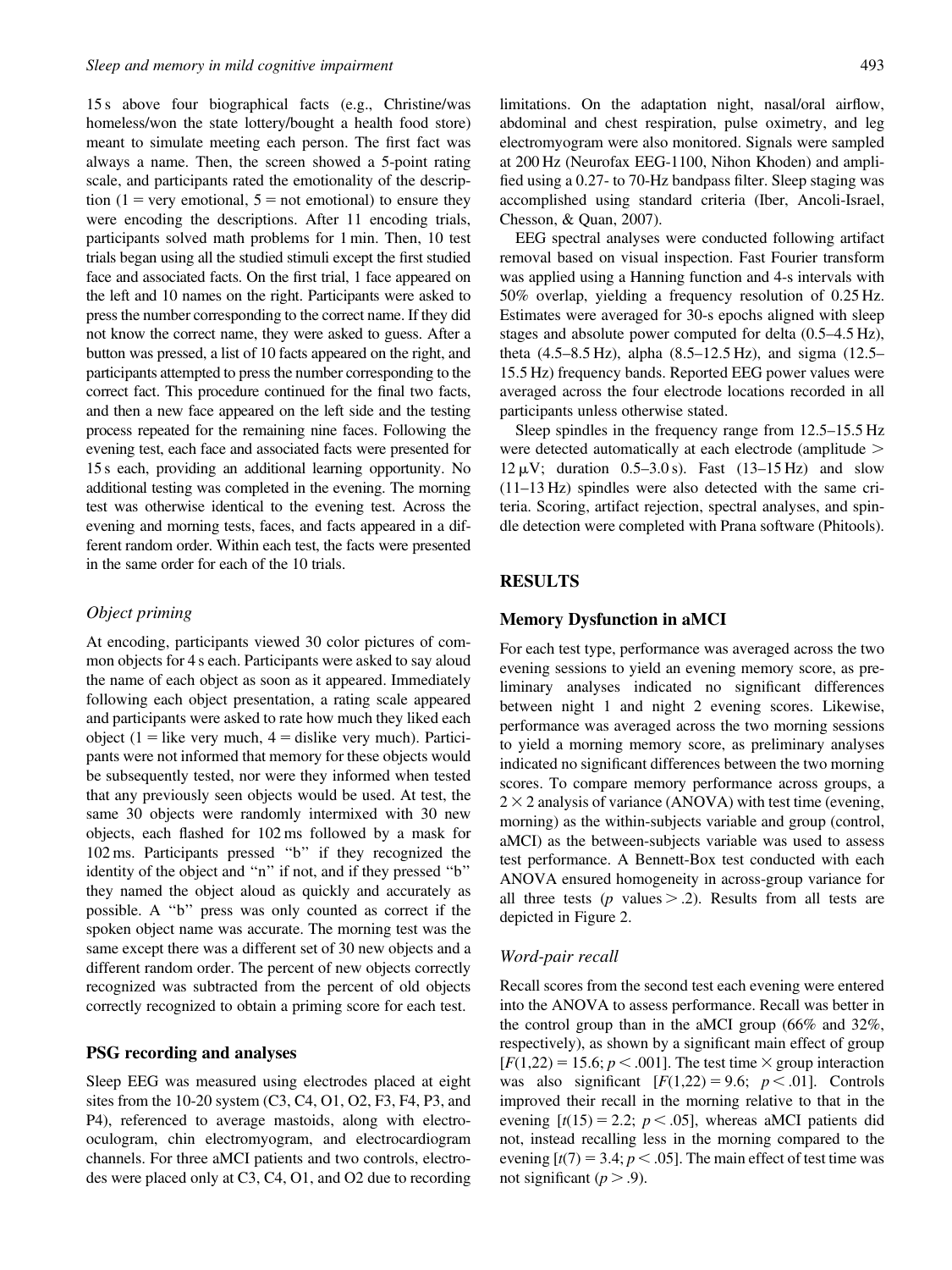

Fig. 2. (a) Word-pair recall, (b) fact recognition, and (c) priming accuracy for evening and morning test sessions averaged across the two nights for control ( $n = 16$ ) and aMCI ( $n = 8$ ) groups.

To determine whether immediate feedback given to participants on each trial of this test was differentially effective at improving memory across aMCI and control groups, evening recall improvement scores were calculated by subtracting performance on the first evening recall test from performance on the second evening recall test for each night. Evening recall improvement scores did not significantly differ between groups [night 1:  $t(23) = 1.7$ ;  $p > .05$ ; night 2:  $t(23) = 1.7; p < .05$ ].

# Fact recognition

Recognition was better in controls than in aMCI patients (56% and 23%, respectively), as shown by a main effect of group  $[F(1,22) = 17.3; p < .001]$ . The test time  $\times$  group interaction was marginal  $[F(1,22) = 3.8; p < .07]$ ; controls improved their scores in the morning relative to the evening  $[t(15) = 2.9; p < .05]$  whereas aMCI patients did not  $(p > .8)$ . The main effect of test time was not significant ( $p > .1$ ).

# Object priming

Priming scores were computed as the difference in naming accuracy between old and new objects. Priming magnitude was nearly identical in the control and aMCI groups (21% and 22%, respectively). The main effect of group was not significant ( $p > .9$ ), but the main effect of test time was  $[F(1,22) = 10.0; p < .005]$ . Priming was stronger on the evening test (25%) than on the morning test (18%), presumably because of the shorter delay from encoding. The test time  $\times$ group interaction was not significant  $(p > .5)$ .

## Sleep disruptions in aMCI

Measures computed for each participant did not significantly differ across nights. Accordingly, to compare potential differences in sleep across groups, sleep latency, total sleep time, minutes in each stage (and corresponding percentages spent in each stage relative to total sleep time), minutes of wake-after sleep onset (WASO), REM latency, and sleep efficiency (total sleep time divided by total recording time) were averaged across nights. Large group differences were

present in SWS and modest group differences were present in other measures (Table 2). The aMCI group spent fewer minutes in SWS  $[t(22) = 2.8; p < .05]$ , with a correspondingly lower SWS percentage than in the control group  $[t(22) = 2.7;$  $p < .05$ ]. Marginal group differences were present in REM minutes  $[t(22) = 2.0; p < .07]$ , REM percentage  $[t(22) = 2.1;$  $p < .06$ ], WASO minutes  $[t(22) = 1.8; p < .08]$ , WASO percentage  $[t(22) = 2.0; p < .06]$ , REM latency  $[t(22) = 2.0;$  $p < .07$ ], and sleep efficiency  $[t(22) = 2.0; p < .06]$ .

To determine whether the magnitude of aMCI disruption relative to controls differed between SWS and REM, as has been suggested for healthy older versus younger adults (Van Cauter, Leproult, & Plat, 2000), a ratio of SWS min to REM min was computed for each participant. These ratios were significantly smaller for aMCI patients than for controls [.007 *vs.* .12, respectively;  $t(22) = 2.6$ ;  $p < .05$ ]. Although all participants spent more time in REM than SWS, by this

Table 2. Sleep parameters averaged across the two nights for the two groups (with SE in parentheses)

|                          | Controls $(n = 16)$ | aMCI patients $(n = 8)$ |
|--------------------------|---------------------|-------------------------|
| Stage 1 (min)            | 25.9(3.7)           | 25.0(3.9)               |
| Stage 2 (min)            | 225.7(9.6)          | 218.8 (15.5)            |
| **SWS (min)              | 10.2(3.2)           | 0.67(0.6)               |
| *REM (min)               | 100.2(6.2)          | 78.1 (8.9)              |
| *WASO (min)              | 60.9(6.9)           | 95.0 (16.0)             |
| Total sleep time (min)   | 362.1(12.0)         | 322.6 (20.6)            |
| Sleep latency (min)      | 17.1(3.9)           | 22.3(6.8)               |
| Time in bed (min)        | 410.6(20.3)         | 414.1 (32.5)            |
| *REM latency (min)       | 68.9(4.9)           | 124.3 (24.7)            |
| *Sleep efficiency $(\%)$ | 85.8 (1.4)          | 77.2(3.7)               |
| Stage $1 \ (\%)$         | 6.2(0.9)            | 6.2(1.0)                |
| Stage $2 \ (\%)$         | 52.5(1.7)           | 50.9(2.5)               |
| **SWS $(\%)$             | 2.7(0.9)            | 0.2(0.1)                |
| $*REM (\%)$              | 23.7(1.1)           | 18.8(2.0)               |
| $*WASO(%)$               | 14.3(1.4)           | 22.8(3.7)               |

*Note.* SWS = slow-wave sleep;  $REM = rapid$  eye movement;  $WASO =$ wake after sleep onset; aMCI = amnestic mild cognitive impairment. Percent measures are in relation to sum of total sleep time and WASO. \*\* = aMCI group significantly less than the control group  $[t(23), p < .05]$ . \* = aMCI group marginally different from the control group  $[t(23), p < .08]$ .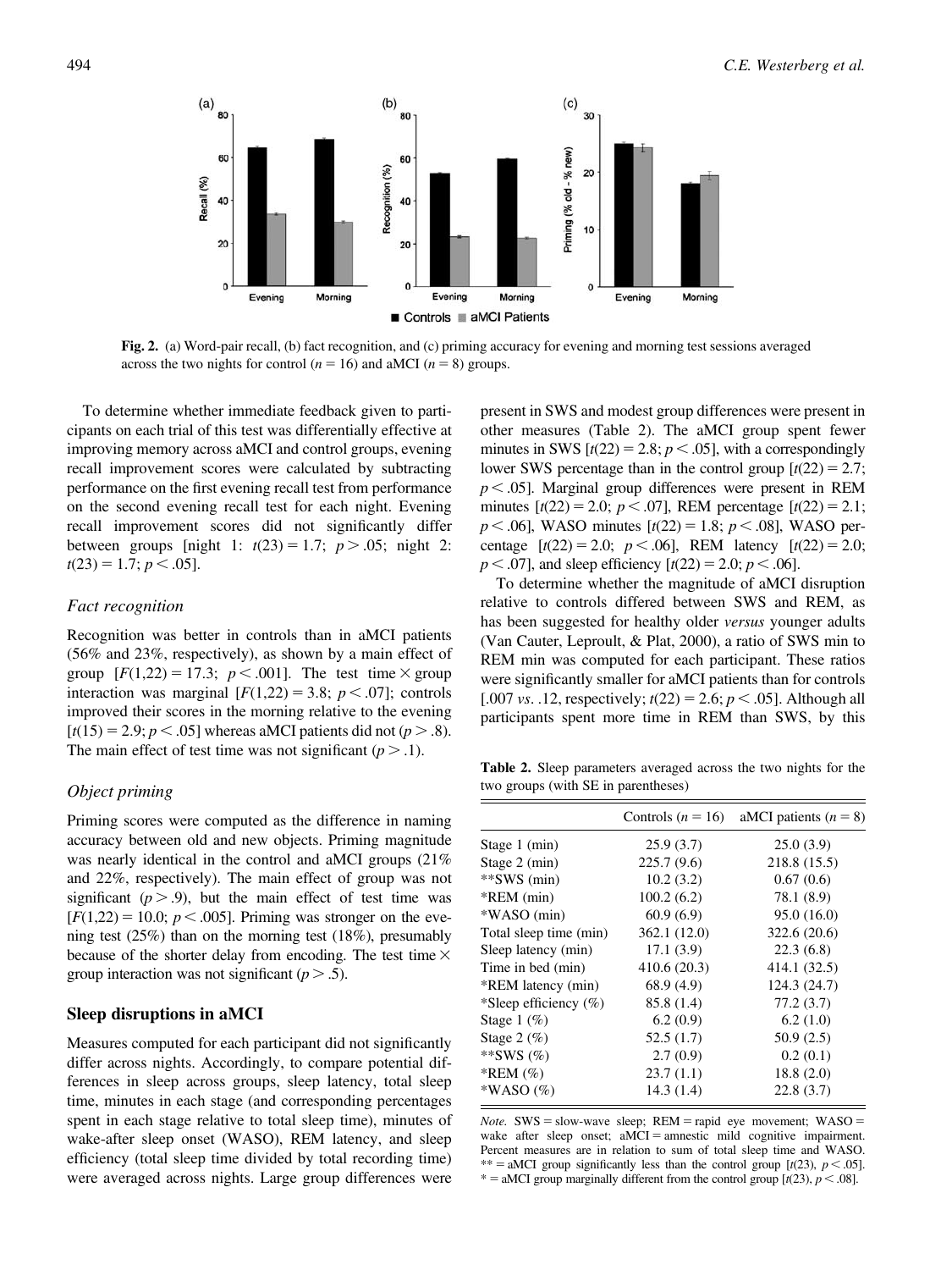| <b>Table 3.</b> Average absolute power ( $\mu$ V <sup>2</sup> ) for non-REM and REM sleep periods averaged across the two nights at individual electrode sites in |
|-------------------------------------------------------------------------------------------------------------------------------------------------------------------|
| the delta, theta, alpha, and sigma bands (with SE in parentheses)                                                                                                 |

|               | C <sub>3</sub> | C <sub>4</sub> | O <sub>1</sub> | O2         | F <sub>3</sub> | F4       | P <sub>3</sub> | P4       |
|---------------|----------------|----------------|----------------|------------|----------------|----------|----------------|----------|
| Non-REM delta |                |                |                |            |                |          |                |          |
| Control       | 492 (43)       | 540 (47)       | 242(27)        | 264(30)    | 446(41)        | 502 (54) | 367 (36)       | 409(41)  |
| aMCI          | 383 (35)       | 387 (42)       | 186(12)        | 212 (48)   | 335 (86)       | 356 (84) | 239(25)        | 244 (29) |
| $t$ value     | 1.93           | 2.35           | 1.85           | 1.48       | 1.09           | 1.37     | 2.86           | 3.20     |
| $p$ value     | .07            | .03            | $.08\,$        | .15        | .29            | .19      | .01            | .01      |
| REM delta     |                |                |                |            |                |          |                |          |
| Control       | 150(12)        | 161(13)        | 82(11)         | 86 (12)    | 131(18)        | 159 (20) | 116(12)        | 124(13)  |
| aMCI          | 125(14)        | 124(12)        | 65(8.3)        | 73(8.2)    | 137(23)        | 142(15)  | 121(32)        | 120(36)  |
| $t$ value     | 1.35           | 2.08           | 1.19           | 0.83       | 0.18           | 0.64     | 0.14           | 0.12     |
| $p$ value     | .19            | .05            | .25            | .42        | .86            | .53      | .89            | .90      |
| Non-REM theta |                |                |                |            |                |          |                |          |
| Control       | 56 $(6.0)$     | 62(6.3)        | 39(4.5)        | 43 $(5.2)$ | 33(4.5)        | 45(6.0)  | 48 $(5.5)$     | 53 (5.4) |
| aMCI          | 35(6.8)        | 38(7.5)        | 26(5.0)        | 30(6.2)    | 21(5.0)        | 23(5.1)  | 24(3.4)        | 26(4.2)  |
| $t$ value     | 2.25           | 2.46           | 1.87           | 1.63       | 1.75           | 2.73     | 3.71           | 3.86     |
| $p$ value     | .03            | .02            | .07            | .12        | .10            | .01      | .002           | .001     |
| REM theta     |                |                |                |            |                |          |                |          |
| Control       | 38(4.6)        | 42(5.0)        | 23(3.4)        | 26(4.1)    | 22(2.9)        | 27(3.6)  | 32(4.1)        | 35(4.4)  |
| aMCI          | 20(2.9)        | 23(3.5)        | 14(2.6)        | 16(3.0)    | 15(4.3)        | 15(3.8)  | 15(3.5)        | 16(3.6)  |
| $t$ value     | 3.28           | 3.08           | 2.11           | 1.92       | 1.37           | 2.13     | 2.88           | 3.09     |
| $p$ value     | .003           | .006           | .05            | .07        | .19            | .04      | .01            | .01      |
| Non-REM alpha |                |                |                |            |                |          |                |          |
| Control       | 28(4.1)        | 31(4.3)        | 14(2.6)        | 16(2.9)    | 16(2.2)        | 22(3.0)  | 21(3.4)        | 23(3.2)  |
| aMCI          | 35(11)         | 37(12)         | 15(4.0)        | 16(3.8)    | 30(19)         | 32(20)   | 41(28)         | 43 (29)  |
| $t$ value     | 0.52           | 0.42           | 0.04           | 0.15       | 0.65           | 0.48     | 0.66           | 0.64     |
| $p$ value     | .61            | .68            | .97            | .88        | .52            | .64      | .52            | .53      |
| REM alpha     |                |                |                |            |                |          |                |          |
| Control       | 18(3.0)        | 20(3.2)        | 14(2.9)        | 16(3.5)    | 11(1.7)        | 14(2.1)  | 18(2.8)        | 20(3.2)  |
| aMCI          | 17(3.2)        | 18(3.2)        | 10(2.3)        | 12(2.4)    | 12(3.9)        | 14(4.8)  | 16(5.6)        | 17(5.6)  |
| $t$ value     | 0.40           | 0.32           | 1.00           | 1.05       | 0.21           | 0.01     | 0.27           | 0.40     |
| $p$ value     | .69            | .75            | .33            | .31        | .84            | .99      | .79            | .69      |
| Non-REM sigma |                |                |                |            |                |          |                |          |
| Control       | 10(3.6)        | 10(4.1)        | 5.0(2.3)       | 5.5(2.9)   | 4.1(2.1)       | 5.6(3.3) | 8.9(3.5)       | 10(4.2)  |
| aMCI          | 9.3(1.5)       | 9.5(1.6)       | 5.9(1.4)       | 6.3(1.4)   | 3.4(0.3)       | 3.7(0.3) | 6.0(0.8)       | 6.4(1.1) |
| $t$ value     | 0.20           | 0.49           | 0.55           | 0.55       | 1.14           | 1.97     | 2.25           | 2.08     |
| $p$ value     | .84            | .63            | .59            | .59        | .27            | .07      | .04            | .05      |
| REM sigma     |                |                |                |            |                |          |                |          |
| Control       | 6.5(0.7)       | 6.9(0.8)       | 4.0(0.6)       | 4.6(0.8)   | 3.5(0.5)       | 4.4(0.6) | 6.1(0.7)       | 6.7(0.9) |
| aMCI          | 7.5(1.8)       | 7.8(1.7)       | 5.3(1.5)       | 5.7(1.6)   | 3.3(0.3)       | 3.6(0.3) | 5.2(0.8)       | 5.1(0.8) |
| $t$ value     | .51            | .45            | 0.80           | 0.64       | 0.37           | 1.01     | 0.85           | 1.32     |
| $p$ value     | .61            | .66            | .43            | .53        | .71            | .32      | .40            | .20      |

*Note.* REM = rapid eye movement; aMCI = amnestic mild cognitive impairment. Averages for C3, C4, O1, O2 sites include  $n = 16$  controls,  $n = 8$  aMCI patients (df for t-tests = 23; averages for F3, F4, P3, P4 sites include  $n = 14$  controls,  $n = 5$  aMCI patients (df for t-tests = 18).

metric, the amount of SWS relative to REM is smaller in aMCI patients compared with controls, highlighting the disproportionate SWS disruption in aMCI.

EEG power averaged across non-REM (stages 1, 2, and SWS) and REM sleep periods for the two nights also revealed reliable group differences. Table 3 shows power values and results from across-group t-tests at each recording location for non-REM and REM sleep periods. During non-REM, delta and theta were reduced in aMCI patients compared to controls  $[t(22) = 2.3; p < .05, \text{ and } t(22) = 2.2; p < .05,$ respectively]. These differences remained present when stage 2 was examined alone [delta:  $t(22) = 2.1$ ;  $p < .05$ ; theta:

 $t(22) = 2.2$ ;  $p < .05$ ], reflecting the large contribution of stage-2 to the non-REM category. During REM, the aMCI group also showed a significant reduction in theta  $[t(22) = 2.9; p < .05]$ , but not in delta  $[t(22) = 1.8; p < .09]$ . Alpha and sigma power did not differ between groups during non-REM or REM periods ( $p$  values  $> .4$ ).

Spindle counts focused on frontal and parietal locations during stage 2 for all participants with data from these recording sites ( $n = 5$  aMCI patients,  $n = 13$  controls), given prior reports that spindle activity is maximal at these locations and during this stage (Zygierewicz et al., 1999). Spindle counts were reduced in aMCI patients at F3 and F4 recording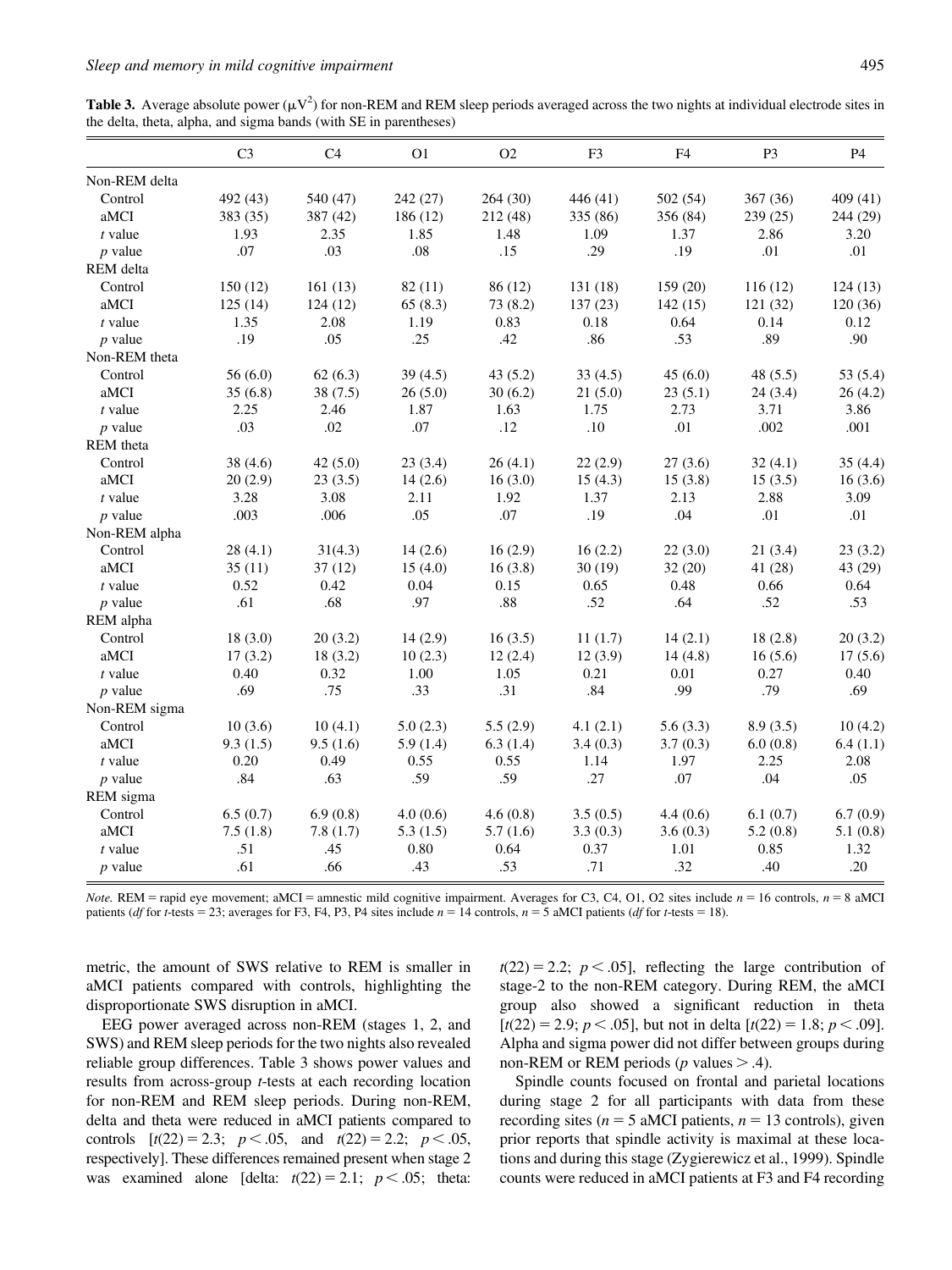

Fig. 3. (a) Delta power and (b) theta power were positively related to memory change in word-pair recall from evening to morning  $[r(22), p < .05]$ .

sites compared to controls [F3: aMCI average  $= 86$ , control average = 318;  $t(17) = 2.9$ ;  $p < .01$ ; F4: aMCI average = 85; control average = 331;  $t(17) = 3.1$ ;  $p < .01$ ], but not at parietal sites ( $p$  values  $> .7$ ). Consistent with evidence that fast spindles may be more affected by AD pathology than slow spindles (Rauchs et al., 2008), stage-2 frontal reductions in the aMCI group were present in fast spindles but not in slow spindles [F3:  $t(17) = 2.8$ ;  $p < .05$ ; F4:  $t(17) = 2.9$ ;  $p < .05$ ].

# Declarative memory retention is related to physiological aspects of sleep

Further analyses were undertaken to isolate aspects of sleep physiology contributing to memory consolidation. Memory change scores were correlated separately with delta power, theta power, and stage-2 spindle counts from frontal electrodes from the intervening night, as previous studies have reported relationships between memory and these aspects of sleep in younger adults. Although SWS has also been implicated in consolidation, the lack of SWS in nine of our participants precluded correlation analyses with this variable. Initial analyses included all participants, and for each, EEG power values were computed during sleep across the whole night. Correlations were computed separately for each of the two nights.

On night 1, word-pair recall change scores were predicted by delta ( $r = .55$ ;  $p < .01$ ) and theta ( $r = .52$ ;  $p < .01$ ), but not frontal stage-2 spindles (*p* values  $>$  .1). Increases in both delta and theta power were associated with positive change scores, as depicted in Figure 3. These correlations were likely

Table 4. Pearson correlation coefficients for recall correlations with delta and theta power

|         | Both groups,<br>Non-REM | Both groups,<br><b>REM</b> | Control<br>group | aMCI<br>group |
|---------|-------------------------|----------------------------|------------------|---------------|
| Night 1 |                         |                            |                  |               |
| Delta   | $.51**$                 | $.56***$                   | $.54*$           | .46           |
| Theta   | $.49**$                 | $.60***$                   | $.55*$           | .74           |
| Night 2 |                         |                            |                  |               |
| Delta   | $.45**$                 | $.51**$                    | .33              | .68           |
| Theta   | $.53***$                | $.68***$                   | .51              | .69           |

Note. \*\*\* =  $r(22)$ ,  $p < .01$ ; \*\* =  $r(22)$ ,  $p < .05$ ; \* =  $r(14)$ ,  $p < .05$ . REM = rapid eye movement; aMCI = amnestic mild cognitive impairment.

not attributable to type I errors, as both correlations were significant at a stringent  $p < .01$  level. Additional analyses showed that these correlations were also present when EEG power was computed separately for non-REM and REM sleep periods, and when each group was examined separately (Table 4). Correlation coefficients were very similar across the two groups, though in the aMCI group alone they were not significant, likely due to the small size of that group.

On night 2, a similar pattern of results was observed. Word-pair recall scores were positively correlated with theta  $(r = .59; p < .01)$  and marginally positively correlated with delta ( $r = .41$ ;  $p < .08$ ), but not with frontal stage-2 spindle counts ( $p$  values  $> .2$ ). Correlations with delta and theta were also significant when non-REM and REM sleep periods were analyzed separately. When each group was examined separately, correlation coefficients just failed to reach significance ( $p$  values  $\lt$  .1) but reflected the same patterns as when both groups were examined together. See Table 4 for correlation coefficients for all analyses.

Connections between sleep and either biographical fact recognition or nondeclarative memory were less clear-cut. Correlation analyses did not reveal any significant relations between these memory tests and sleep parameters.

Sleep may also benefit memory by increasing morning alertness. However, if alertness or other nonspecific factors contributed to the correlations reported above, then one might expect sleep quality to predict response time in the morning. Response time to make a recognition decision on the objectpriming test was measured for all objects. Yet, response-time decrease from evening to morning (58 ms and 162 ms for MCI patients and controls, respectively) was not correlated with any sleep parameter  $(r's < .2)$ .

# DISCUSSION

Whereas disruptions of sleep physiology have previously been observed in AD, the present results are, to our knowledge, the first to demonstrate physiological abnormalities in aMCI patients. In comparisons with healthy individuals matched on age and education, differences were prominent in delta and theta power and in SWS. Importantly, aspects of sleep disrupted in aMCI were also implicated in declarative memory consolidation, suggesting that sleep disruptions in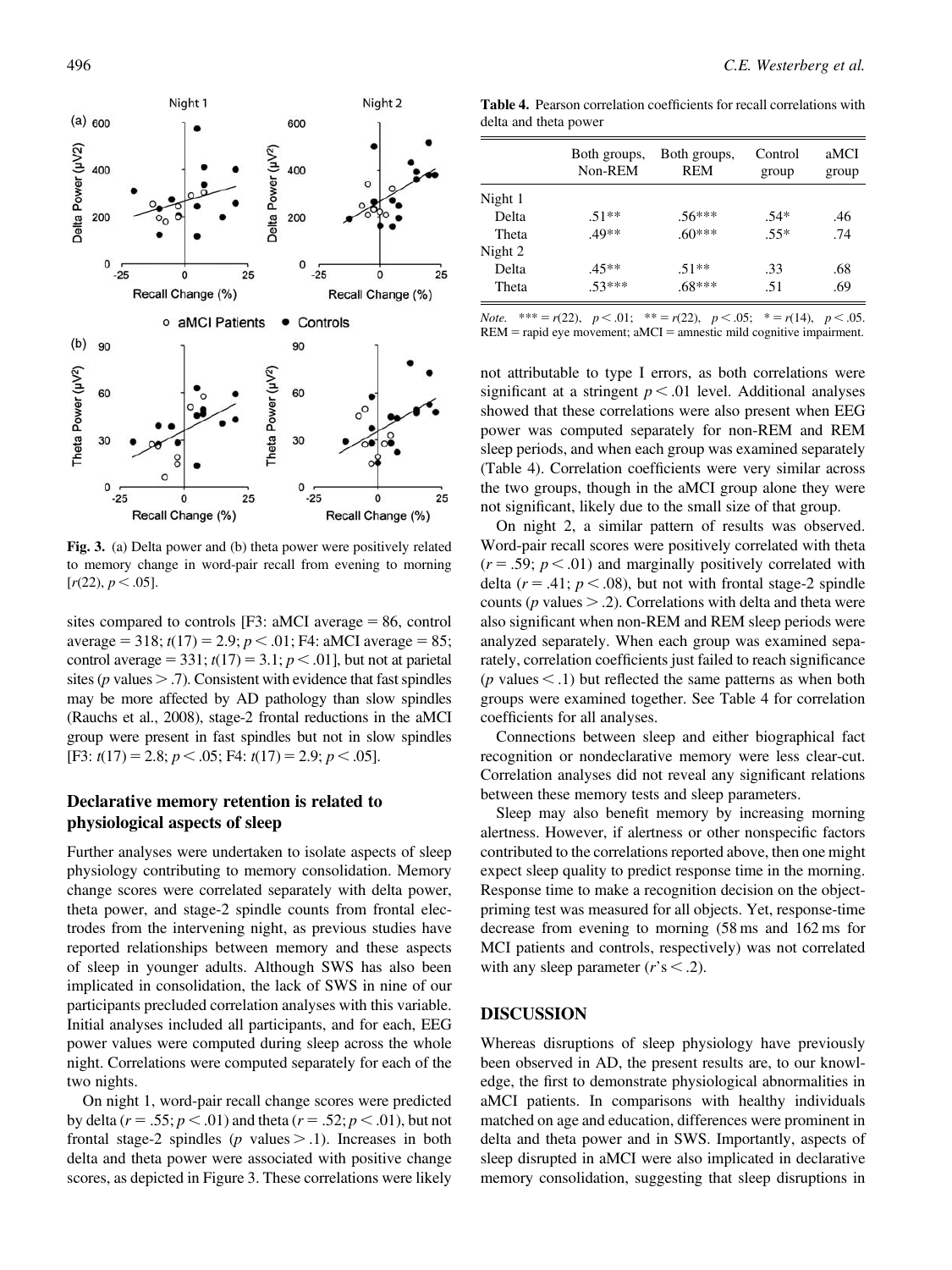aMCI can thwart overnight consolidation and thus contribute to memory deficits that these patients experience.

SWS was dramatically reduced in aMCI patients, in tandem with borderline changes in REM, WASO, REM latency, and sleep efficiency. These differences are consistent with reports in AD (Bliwise, 1993; McCurry & Ancoli-Israel, 2003) and suggest that alterations in sleep physiology beyond what occurs in healthy aging could signal neurodegenerative pathology. The finding that group differences were greater in SWS than in REM parallels findings in healthy aging (Benca, Obermeyer, Thisted, & Gillin, 1992; Ehlers & Kupfer, 1989; Van Cauter et al., 2000). We thus speculate that SWS begins to decline in healthy aging and then declines further in aMCI, whereas in advanced stages of AD, REM decline accelerates such that SWS no longer stands out as a selectively targeted sleep stage (Prinz, Poceta, & McCurry, 2002).

Sleep spindles, typically maximal during stage 2, have also been implicated in consolidation (Clemens et al., 2005; Schabus et al., 2004, 2008; Tamaki, Matsuoka, Nittono, & Hori, 2008). Here, reduced stage-2 spindle counts at frontal recording sites in aMCI patients are consistent with reports of reduced spindle activity in AD (Bliwise 1993; McCurry & Ancoli-Israel, 2003; Rauchs et al., 2008). Our finding that fast but not slow spindles showed reductions is also in keeping with evidence that fast spindles (typically 13–15 Hz) are most disrupted in AD (Rauchs et al., 2008).

In some ways, however, the findings in aMCI diverged sharply from what is typically found in AD. In particular, aMCI patients exhibited substantial reductions in delta and theta, whereas AD patients can show faster mean theta frequencies (Hot et al., 2011) and often show an overall shift to predominantly delta and theta both during sleep and during wakefulness (Bliwise, 1993; Petit, Montplaisir, Lorrain, & Gauthier, 1992; Prinz, Larsen, Moe, & Vitiello, 1992). Yet, levels of delta and theta during sleep are typically diminished in older adults relative to younger adults (Ehlers & Kupfer, 1989; Landolt & Borbely, 2001).

Importantly, our correlational results provided a key insight into the functional repercussions of reduced delta and theta power. Not only were these two measures reduced in aMCI patients compared to controls, but these measures were also the most severely reduced for those individuals who gained the least overnight benefit, or obtained no overnight benefit, in word-pair recall (Figure 3). These results are not easily attributable to a nonspecific benefit of sleep, such as increased alertness, because these two sleep parameters correlated with changes in recall but not with changes in recognition, priming, or response speed. Likewise, these correlations did not arise merely because the two groups differed in both EEG and recall measures. When correlations were examined for each group separately, controls and aMCI patients showed the same general pattern of associations. Although relationships did not reach statistical significance in all conditions when the modestly sized groups were examined separately, correlation coefficients were similar across the two groups and these values were similar to those from the combined sample. Presumably, this pattern of results indicates that these relationships hold regardless of neuropathology. Delta and theta power thus appear to index processes related to the overnight stabilization of memory storage that involves hippocampal binding and facilitates later recall.

Of course, factors beyond sleep-dependent consolidation likely contributed to overnight changes in memory. For example, circadian effects likely influenced performance on the evening and morning tests (Hogan et al., 2009). Also, similar memory changes might have occurred during an 8-hr delay during the day. Whether or not such memory changes occur during the day, the most important conclusions are based on the correlations with delta/theta, which suggest that memory processing during sleep is relevant for these memory changes, consistent with the speculation that poor sleep contributes to poor memory in MCI.

Thus, the neuropathology in aMCI not only produces dysfunction at the moment of memory acquisition, but it seems to disrupt delta and theta activity along with memory reactivation and stabilization during sleep. Word-pair recall performance also supports this conclusion, as recall was superior in the morning compared to the prior evening in controls, whereas recall declined overnight in the aMCI group, suggesting that sleep-dependent consolidation processes were more effective in controls. We cannot rule out a contribution from circadian factors to the differential overnight memory change. Recall feedback might also have been relevant if it was more effective in controls than in aMCI patients. This is unlikely, however, as an analysis of memory improvement from first to second evening test yielded no evidence for differential benefit from feedback between the groups. Still, differences could emerge at longer delays. Despite these complexities, the different patterns of overnight memory change in the two groups remain an interesting topic for future investigation.

Delta power during sleep has been associated with the consolidation of many types of memory (Bodizs et al., 2001; Goder et al., 2006; Huber, Ghilardi, Massimini, & Tononi, 2004; Wamsley, Tucker, Payne, & Stickgold, 2010). In particular, overnight improvement in nondeclarative memory and in maze navigation learning have been associated with delta from the intervening night. In studies that tested declarative memory via recall or recognition (Bodizs et al., 2001; Goder et al., 2006), delta was related to memory that was assessed before sleep, but overnight change in memory was not evaluated. Our results support and extend these findings, as here we demonstrated a relationship between delta and overnight memory change, which more strongly implicates delta in memory consolidation. This emphasis on delta activity is consistent with theories positing that during SWS, when delta is most predominant, consolidation of recently acquired information is accomplished via neural changes resulting from interactions between hippocampal and neocortical networks (Diekelmann & Born, 2010). The persistence of delta correlations during REM suggests that even low levels of slow-wave activity can influence memory processing. REM delta could reflect the persistence of hippocampal/neocortical interactions from non-REM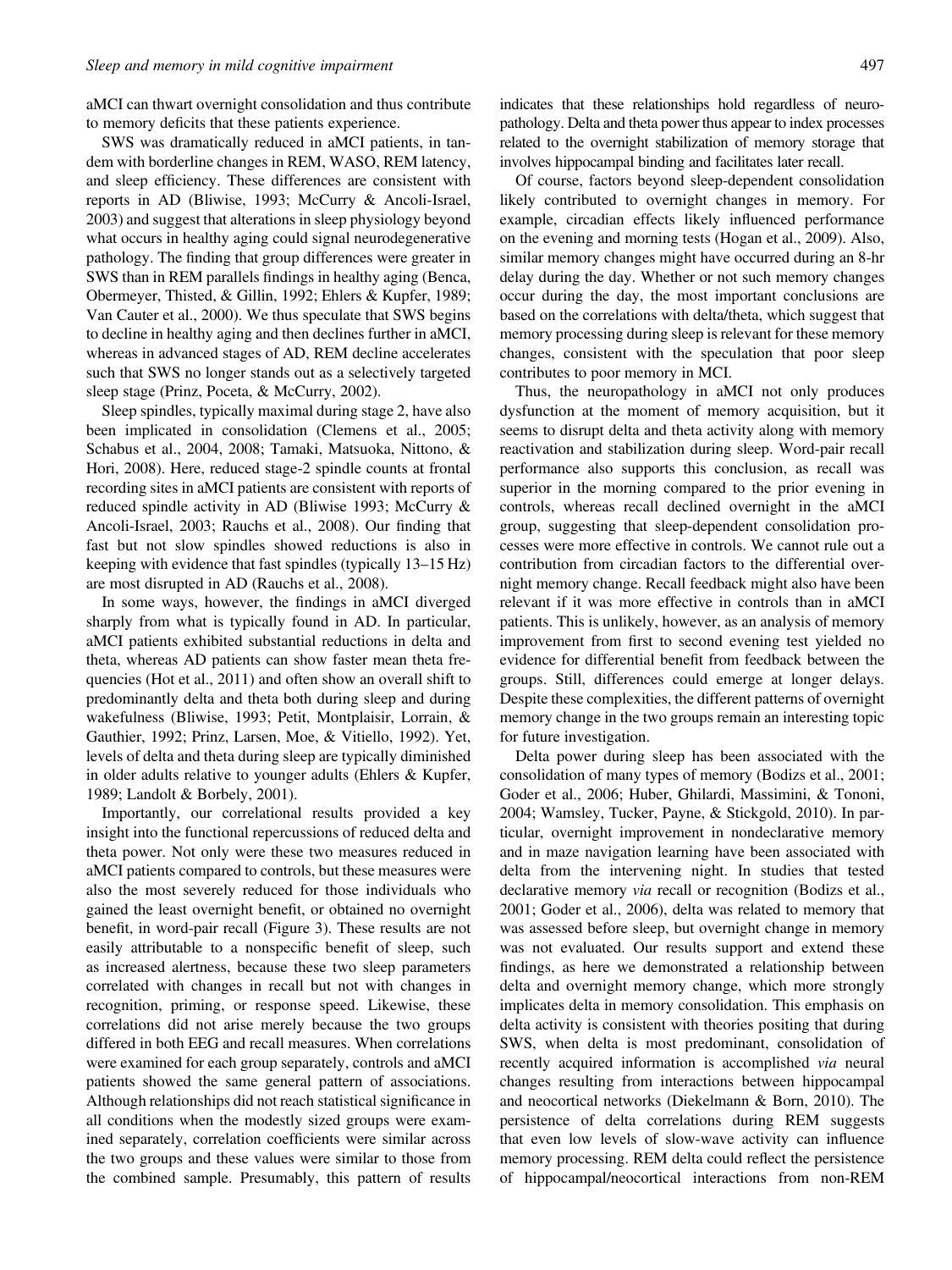sleep, or other processes (e.g., hippocampal plasticity). Relationships between REM and declarative memory consolidation have been previously reported (Bodizs et al., 2001; Rauchs et al., 2004), and are in agreement with theories positing neural processes contributing to declarative memory consolidation likely occur across multiple sleep stages (e.g., Diekelmann & Born, 2010).

Time spent in SWS each night, defined by conventional sleep-staging methods, declines considerably in aging (Bliwise, 1993; Danker-Hopfe et al., 2005; Van Cauter et al., 2000). In two controls and in five aMCI patients, no epochs of SWS were observed across both nights. Notably, conventional sleep staging methods are insensitive to low levels of slow-wave activity, as slow-wave amplitudes must be greater than 75 microvolts to count as SWS. On the other hand, delta power (slow-wave activity computed in the delta band) provides a more fine-grained measure across the whole night, especially in individuals with lower-amplitude slow waves. Accordingly, correlational analyses of memory decline in aging and aMCI can be more powerful when using delta power than amount of SWS, and here this approach allowed us to link slow-wave activity with memory consolidation. Future research in populations with diminished SWS levels may benefit from comparable analyses.

Relationships between overnight recall change and theta were also observed. These findings are consistent with recent results showing a positive relationship between theta during SWS and delayed recall in AD patients (Hot et al., 2011). Two other studies implicated theta during REM in declarative memory consolidation (Fogel et al., 2007; Nishida et al., 2009). Here, recall was related to theta across all sleep periods, as well as during REM and non-REM analyzed separately. Hippocampal theta is prominent during REM, and is hypothesized to reflect synchronization of neuron ensembles within different hippocampal subunits and limbic structures in the service of synaptic plasticity (Buzsaki, 2002; Montgomery, Sirota, & Buzsaki, 2008). Theta during waking has also been associated with declarative memory (Klimesch, Doppelmayr, Russegger, & Pachinger, 1996; Weiss & Rappelsberger, 2000), and intracranial EEG recordings suggest that wake theta shares the same neural generators as those observed during REM sleep (Babiloni et al., 2009). Yet, the extent to which scalp EEG theta during sleep is influenced by hippocampal theta rhythms is unknown. Thus, future investigations are necessary to determine how hippocampal theta may contribute to theta recorded at the scalp and whether REM and non-REM theta reflect similar neurophysiological events relevant for consolidation.

The current investigation included two tests of declarative memory, a word-pair recall test and a fact recognition test. Connections between sleep and consolidation were found only for recall. There are multiple reasons why recognition may not be as sensitive as recall in detecting sleep/memory relationships. First, recall places more demands on producing information from memory, whereas recognition is accomplished by selecting information from a set of choices. Consolidation may aid the strategic retrieval required for recall more than the potentially less extensive retrieval that can

support recognition. Lower mean accuracy for recognition (44% correct) compared to recall (55% correct) may also be relevant. Correct answers via guessing were more likely for recognition, especially as some choices could often be eliminated based on prior trials. Also, for biographical facts that were not well learned, less benefit may have accrued from sleep-dependent consolidation because memory storage was too weak (Stickgold, 2009). Another factor that may be relevant pertains to the types of associations formed. The two memory tests relied on different sorts of associations, which can be relevant for which brain areas are involved in storage (Mayes, Montaldi, & Migo, 2007), and can impact sleep/ memory relationships (Schmidt et al., 2006). At any rate, wordpair recall not only provided evidence in support of sleep/ memory relationships here, but has also been used in other experiments implicating sleep in the consolidation of declarative memories (Fogel et al., 2007; Marshall et al., 2004, 2006).

The present study characterizes physiological sleep abnormalities in aMCI for the first time, and correlational data supported the hypothesis that sleep is involved in memory processing. Future research exploring the effects of direct manipulations of sleep on memory will further understanding of how memories are processed during sleep (Marshall et al., 2004, 2006; Rasch et al., 2007; Rudoy et al., 2009). A thorough understanding of sleep/memory relationships and changes in these relationships in aMCI patients can help reveal how remembering a lifetime of memories depends not only on information acquisition and retrieval, but also on intervening consolidation during sleep. Disrupted memory processing during sleep may contribute to memory problems in neurodegenerative diseases and in aging generally. Further efforts in this vein could lead to sleep-focused treatments designed to offset cognitive decline. The present results provide evidence that neural dysfunction in aMCI hinders some aspects of sleep, and that these same aspects of sleep are important for memory consolidation, supporting the conclusion that the memory problems these patients experience partially reflect deficient information processing during sleep. The delta and theta reductions in aMCI—and their connection with declarative memory—indicate that these specific aspects of sleep impact memory consolidation.

# ACKNOWLEDGMENTS

We thank Erik Naylor for technical assistance with polysomnography, Aparna Arjunan, Courtney Clark, Lori Koch, Dylan Murray, Kari Sveum, and Tiffany St. James for assistance with data collection and preliminary analyses, and Paul Raffeld for assistance with statistical analyses. This work was supported by the Northwestern Cognitive Neurology and Alzheimer's Disease Center (M.M.M., NIH P30 AG13854), a Senator Mark Hatfield Award from the Alzheimer's Association (K.A.P.), the Illinois Department of Public Health Alzheimer's Disease Research Fund (K.A.P.), the Northwestern Clinical Research Unit (NIH UL1RR025741), and the donors of Alzheimer's Disease Research, a program of the American Health Assistance Foundation (C.W., K.A.P.). The authors have no conflicts of interest to disclose.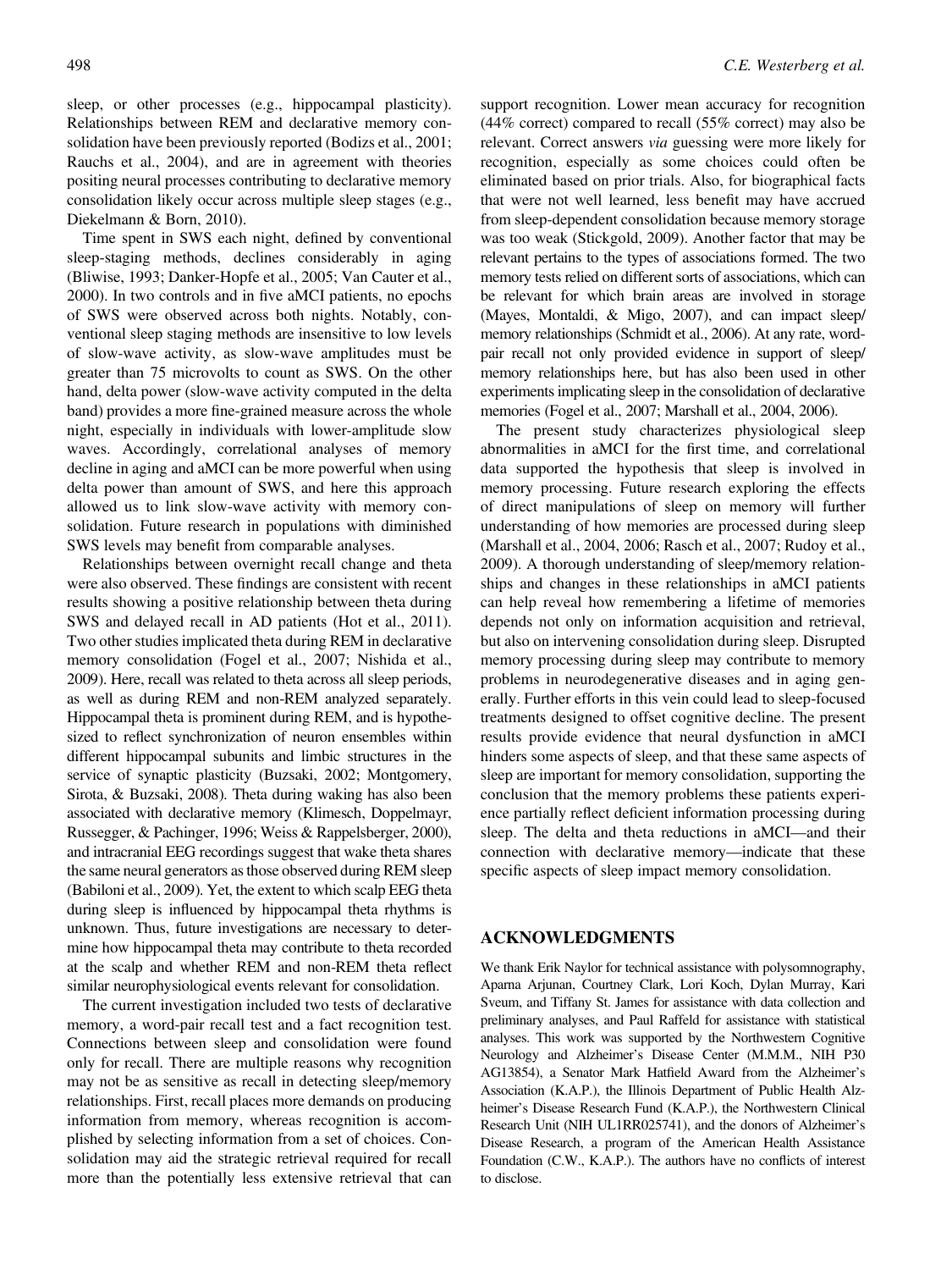## REFERENCES

- Akerstedt, T., Hume, K., Minors, D., & Waterhouse, J. (1994). The subjective meaning of good sleep, an intraindividual approach using the Karolinska Sleep Diary. Perceptual and Motor Skills, 79, 287–296.
- Babiloni, C., Vecchio, F., Mirabella, G., Buttiglione, M., Sebastiano, F., Picardi, A., ... Eusebi, F. (2009). Hippocampal, amygdala, and neocortical synchronization of theta rhythms is related to an immediate recall during rey auditory verbal learning test. Human Brain Mapping, 30, 2077–2089.
- Beaulieu-Bonneau, S., & Hudon, C. (2009). Sleep disturbances in older adults with mild cognitive impairment. International Psychogeriatrics, 21, 654–666.
- Benca, R.M., Obermeyer, W.H., Thisted, R.A., & Gillin, J.C. (1992). Sleep and psychiatric disorders. A meta-analysis. Archives of General Psychiatry, 49, 651–668.
- Bliwise, D.L. (1993). Sleep in normal aging and dementia. Sleep, 16, 40–81.
- Bodizs, R., Bekesy, M., Szucs, A., Barsi, P., & Halasz, P. (2001). Sleep-dependent hippocampal slow activity correlates with waking memory performance in humans. Neurobiology of Learning and Memory, 78, 441–457.
- Braak, H., & Braak, E. (1991). Neuropathological stageing of Alzheimer-related changes. Acta Neuropathologica, 82, 239–259.
- Buysse, D.J., Reynolds, C.F., III, Monk, T.H., Berman, S.R., & Kupfer, D.J. (1989). The Pittsburgh Sleep Quality Index: A new instrument for psychiatric practice and research. Psychiatry Research, 28, 193–213.
- Buzsaki, G. (2002). Theta oscillations in the hippocampus. Neuron, 33, 325–340.
- Chee, M.W., & Chuah, L.Y. (2008). Functional neuroimaging insights into how sleep and sleep deprivation affect memory and cognition. Current Opinion in Neurology, 21, 417–423.
- Clemens, Z., Fabo, D., & Halasz, P. (2005). Overnight verbal memory retention correlates with the number of sleep spindles. Neuroscience, 132, 529–535.
- Danker-Hopfe, H., Schafer, M., Dorn, H., Anderer, P., Saletu, B., Gruber, G., ... Dorffner, G. (2005). Percentile reference charts for selected sleep parameters for 20- to 80-year-old healthy subjects from the SIESTA database. Somnologie, 9, 3–14.
- Diekelmann, S., & Born, J. (2010). The memory function of sleep. Nature Reviews Neuroscience, 11, 114–126.
- Drosopoulos, S., Wagner, U., & Born, J. (2005). Sleep enhances explicit recollection in recognition memory. Learning & Memory, 12, 44–51.
- Ehlers, C.L., & Kupfer, D.J. (1989). Effects of age on delta and REM sleep parameters. Electroencephalography and Clinical Neurophysiology, 72, 118–125.
- Eichenbaum, H., & Cohen, N.J. (2001). Conditioning to conscious recollection: Memory systems of the brain. New York, NY: Oxford University Press.
- Fogel, S.M., Smith, C.T., & Cote, K.A. (2007). Dissociable learning-dependent changes in REM and non-REM sleep in declarative and procedural memory systems. Behavioural Brain Research, 180, 48–61.
- Folstein, M.F., Folstein, S.E., & McHugh, P.R. (1975). ''Mini-mental state''. A practical method for grading the cognitive state of patients for the clinician. Journal of Psychiatric Research, 12, 189–198.
- Goder, R., Aldenhoff, J.B., Boigs, M., Braun, S., Koch, J., & Fritzer, G. (2006). Delta power in sleep in relation to neuropsychological

performance in healthy subjects and schizophrenia patients. Journal of Neuropsychiatry and Clinical Neurosciences, 18, 529–535.

- Hogan, M.J., Kelly, C.A., Verrier, D., Newell, J., Hasher, L., & Robertson, I.H. (2009). Optimal time-of-day and consolidation of learning in younger and older adults. Experimental Aging Research, 28, 107–128.
- Hot, P., Rauchs, G., Bertran, F., Denise, P., Desgranges, B., Clochon, P., & Eustache, F. (2011). Changes in sleep theta rhythm are related to episodic memory imapriment in early Alzheimer's disease. Biological Psychology, 87, 334–339.
- Huber, R., Ghilardi, M.F., Massimini, M., & Tononi, G. (2004). Local sleep and learning. Nature, 430, 78–81.
- Iber, C., Ancoli-Israel, S., Chesson, A.L., & Quan, S.F. (2007). The AASM manual for the scoring of sleep and associated events. Westchester, IL: American Academy of Sleep Medicine.
- Ji, D., & Wilson, M.A. (2007). Coordinated memory replay in the visual cortex and hippocampus during sleep. Nature Neuroscience, 10, 100–107.
- Johns, M.W. (1991). A new method for measuring daytime sleepiness: The Epworth sleepiness scale. Sleep, 14, 540–545.
- Jorm, A.F. (1994). A short form of the Informant Questionnaire on Cognitive Decline in the Elderly (IQCODE): Development and cross-validation. Psychological Medicine, 24, 145–153.
- Kaplan, E., Goodglass, H., & Weintraub, S. (1983). The Boston naming test. Philadelphia, PA: Lea & Febiger.
- Klimesch, W., Doppelmayr, M., Russegger, H., & Pachinger, T. (1996). Theta band power in the human scalp EEG and the encoding of new information. Neuroreport, 7, 1235-1240.
- Landolt, H.P., & Borbely, A.A. (2001). Age-dependent changes in sleep EEG topography. Clinical Neurophysiology, 112, 369-377.
- Maquet, P. (2001). The role of sleep in learning and memory. Science, 294, 1048–1052.
- Marshall, L., & Born, J. (2007). The contribution of sleep to hippocampus-dependent memory consolidation. Trends in Cognitive Sciences, 11, 442–450.
- Marshall, L., Helgadottir, H., Molle, M., & Born, J. (2006). Boosting slow oscillations during sleep potentiates memory. Nature, 444, 610–613.
- Marshall, L., Molle, M., Hallschmid, M., & Born, J. (2004). Transcranial direct current stimulation during sleep improves declarative memory. Journal of Neuroscience, 24, 9985–9992.
- Mayes, A., Montaldi, D., & Migo, E. (2007). Associative memory and the medial temporal lobes. Trends in Cognitive Sciences, 11, 126–135.
- McCurry, S.M., & Ancoli-Israel, S. (2003). Sleep dysfunction in Alzheimer's disease and other dementias. Current Treatment Options in Neurology, 5, 261–272.
- Mesulam, M. (2004). The cholinergic lesion of Alzheimer's disease: Pivotal factor or side show? Learning and Memory, 11, 43–49.
- Mesulam, M., Shaw, P., Mash, D., & Weintraub, S. (2004). Cholinergic nucleus basalis tauopathy emerges early in the aging-MCI-AD continuum. Annals of Neurology, 55, 815–828.
- Montgomery, S.M., Sirota, A., & Buzsaki, G. (2008). Theta and gamma coordination of hippocampal networks during waking and rapid eye movement sleep. Journal of Neuroscience, 28, 6731–6741.
- Morris, J.C., Heyman, A., Mohs, R.C., Hughes, J.P., van Belle, G., Fillenbaum, G., ... Clark, C. (1989). The Consortium to Establish a Registry for Alzheimer's Disease (CERAD). Part I. Clinical and neuropsychological assessment of Alzheimer's disease. Neurology, 39, 1159–1165.